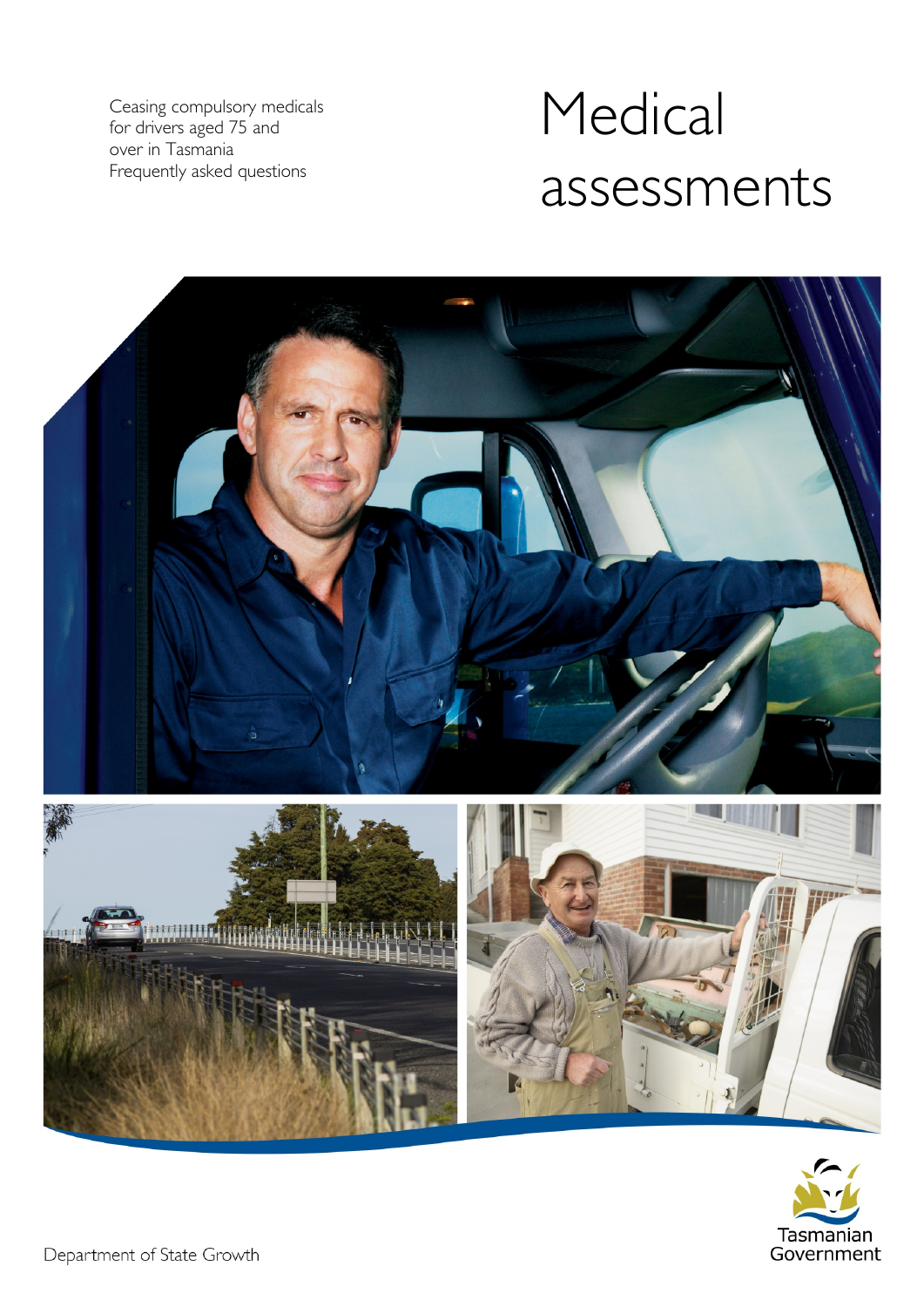# Table of Contents

| What is changing?                                                                                     | 3              |
|-------------------------------------------------------------------------------------------------------|----------------|
| When do the changes start?                                                                            | 3              |
| Why is it changing?                                                                                   | 3              |
| Why has it taken so long for the change to occur?                                                     | 3              |
| Who will be affected by the changes?                                                                  | 3              |
| What if I hold an ancillary certificate?                                                              | $\overline{4}$ |
| What if I'm due for a medical after the change is introduced?                                         | $\overline{4}$ |
| I have a condition on my licence because of my last medical – what happens now?                       | $\overline{4}$ |
| My licence was cancelled due to my previous medical – what happens now?                               | $\overline{4}$ |
| What if my licence is currently suspended for not doing a medical?                                    | $\overline{4}$ |
| If compulsory medicals are abolished, how will you know if older drivers are safe to<br>keep driving? | 4              |
| How do I know if I'm a safe driver?                                                                   | 5              |
| I'm still not sure about whether I'm a safe driver - who can I talk to?                               | 5              |
| What if I still want to undertake a medical assessment?                                               | 5              |
| Which medical conditions can affect driving ability?                                                  | 6              |
| What if I develop a condition that affects my ability to drive, or my existing condition<br>changes?  | 6              |
| What happens after I report my condition?                                                             | 6              |
| What if I've got concerns about someone's driving?                                                    | 7              |
| Is this just a cost-cutting measure for government?                                                   | 7              |
| Is Tasmania the only state abolishing medical assessments for over 75s?                               | 7              |
| What if I have more questions about these changes?                                                    | 7              |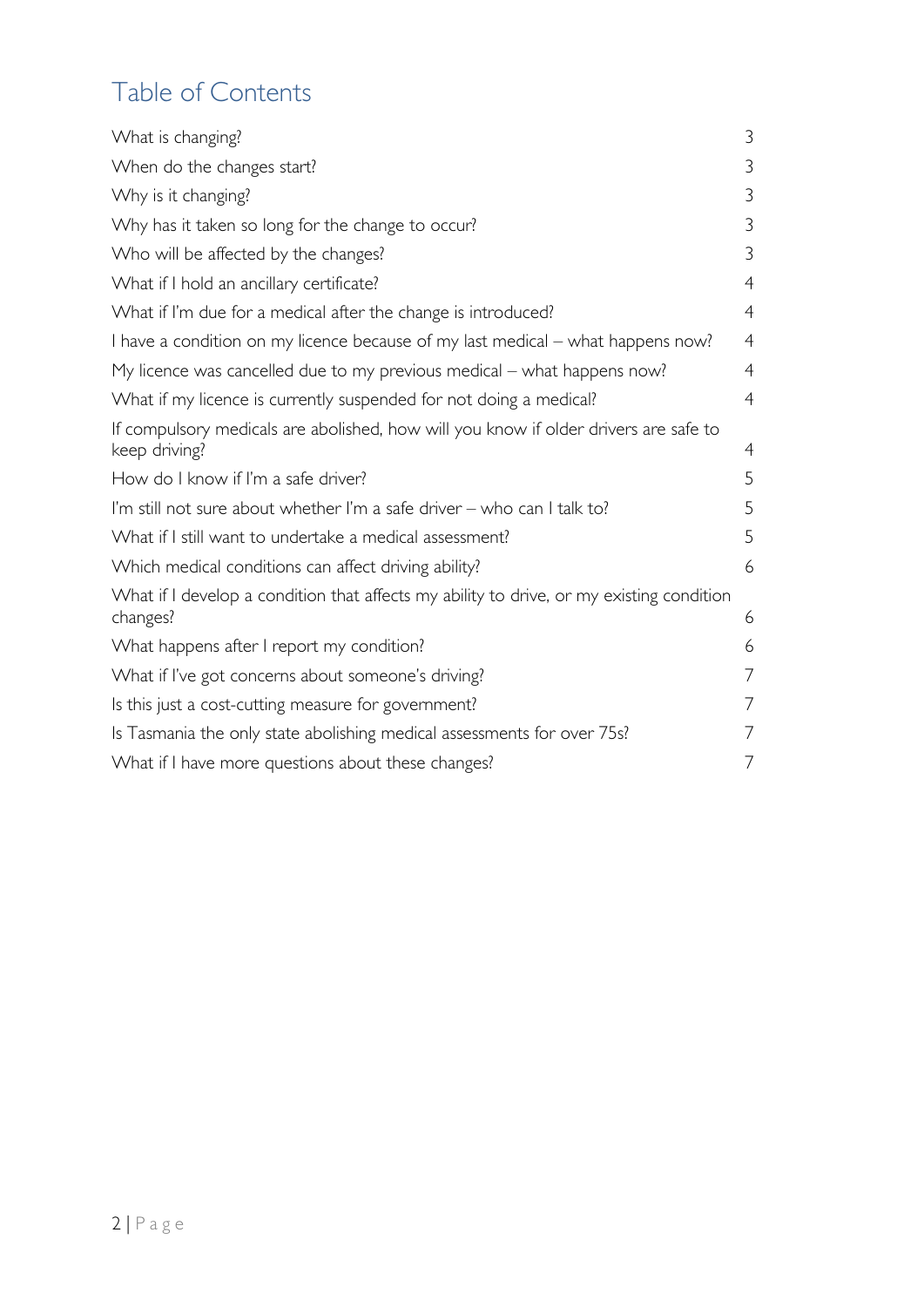### <span id="page-2-0"></span>What is changing?

Compulsory annual medical assessments for Tasmanian drivers aged 75 or older (without a medical condition affecting driving) will end in October 2014.

This change will place the responsibility of driving safely in the hands of the driver. All drivers will be encouraged to regularly self-assess their driving ability, and will be provided with materials on medical conditions and driving.

#### <span id="page-2-1"></span>When do the changes start?

<span id="page-2-2"></span>Compulsory age-based annual medical assessments for older drivers end in October 2014.

## Why is it changing?

The Anti-Discrimination Commissioner has produced a report which claims that compulsory aged-based medical assessments are discriminatory against older drivers in Tasmania. As a result of this, Tasmania's Older Driver Licensing System has been reviewed. The review identified four key factors:

- 1. Older drivers are under-represented in crash statistics and are less likely to engage in dangerous driving behaviour.
- 2. Research shows that medical conditions which affect driving develop at all stages of life, not just when a person becomes 'old'.
- 3. Normal ageing does not increase crash risk, as older drivers generally regulate their own driving and make sensible decisions as to driving capabilities.
- 4. 75% of older drivers do not have a medical condition affecting driving. Resources would be better focused on drivers with a medical condition who are a known road safety risk.

## <span id="page-2-3"></span>Why has it taken so long for the change to occur?

In 2011, it was announced that in 2014 mandatory annual medical assessments for older drivers would cease. It was important that the right environment was created in this 3 year period for this change to occur, so the public, medical professionals and affected stakeholders understood the reasons behind the change and how road safety will be maintained.

In mid-2014, affected stakeholders (including Royal Automobile Club Tasmania, Motor Accidents Insurance Board, Police, Australian Medical Association, COTA (previously referred to as Council of the Aging), driving assessors and health associations) were consulted to provide comments on the change - the majority of stakeholders were largely supportive of the change, with any concerns raised addressed.

## <span id="page-2-4"></span>Who will be affected by the changes?

Anyone aged over 75 or about to turn 75 (without a medical condition) will no longer be required to undergo an annual medical assessment in order to retain their licence. This applies to drivers of light and heavy vehicles and motorcycle riders.

As a result of this change, all drivers will be required to take responsibility for road safety by regularly and honestly self-assessing their driving ability.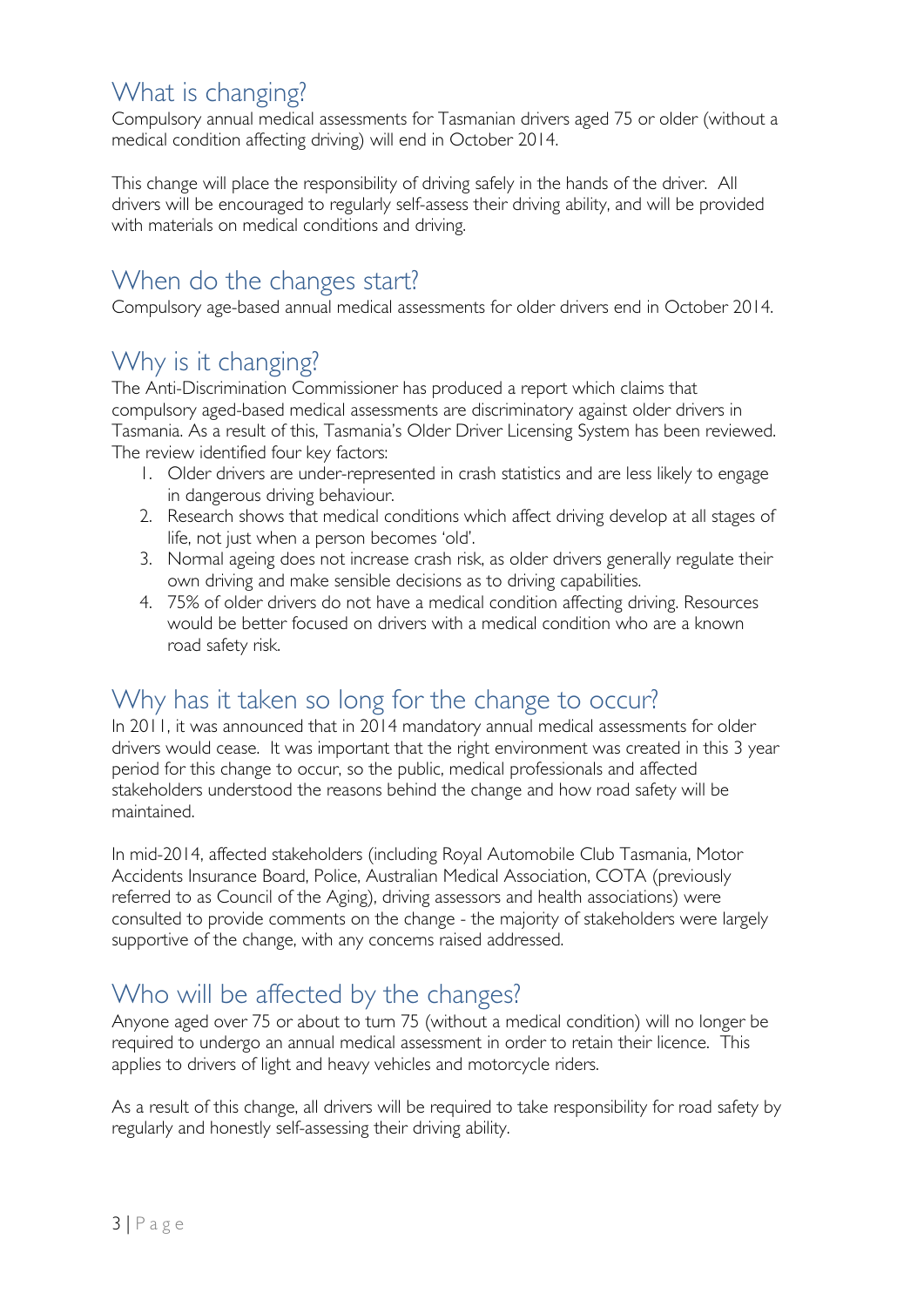## <span id="page-3-0"></span>What if I hold an ancillary certificate?

Anyone who holds an ancillary certificate will still be required to undergo an annual medical assessment from age 65. As these drivers are responsible for driving instruction and transporting other people, there are stricter rules on medical fitness to drive.

#### <span id="page-3-1"></span>What if I'm due for a medical after the change is introduced?

If your medical assessment would normally be due after 30 September 2014 (and you don't have a medical condition affecting driving), you won't need to undertake a medical assessment.

#### <span id="page-3-2"></span>I have a condition on my licence because of my last medical – what happens now?

This condition will remain on your licence, and you will be required to pass a medical assessment to have the condition removed - the Registrar of Motor Vehicles (RMV) needs to be satisfied that you are safe to drive.

#### <span id="page-3-3"></span>My licence was cancelled due to my previous medical – what happens now?

Your licence will remain cancelled. You can ring the Transport Enquiry Service on 1300 851 225 to discuss your options.

#### <span id="page-3-4"></span>What if my licence is currently suspended for not doing a medical?

If your licence has been suspended because you did not provide a medical assessment when requested, your suspension may be lifted if you provide sufficient reasons as to why it was not done. In most cases, it is likely that a medical will need to be received before the suspension is lifted.

## <span id="page-3-5"></span>If compulsory medicals are abolished, how will you know if older drivers are safe to keep driving?

Older drivers are at no higher risk of crash than younger drivers for the following reasons:

- 1. Older drivers are under-represented in crash statistics and are less likely to engage in dangerous driving behaviour.
- 2. Research shows that medical conditions which affect driving develop at all stages of life, not just when a person becomes 'old'.
- 3. Normal ageing does not increase crash risk, as older drivers generally regulate their own driving and make sensible decisions as to driving capabilities. They tend to drive less, make shorter trips, drive in low traffic volumes, drive in good driving conditions and low speed zones and choose less hazardous road. They also drive less distance and less often than other drivers.

As a safety net, there are laws in place that require all drivers to notify the RMV of any changes in their medical fitness to drive. The RMV also receives notifications from police, doctors and the general public regarding drivers who may be unsafe to drive. All genuine reports are followed up and investigated.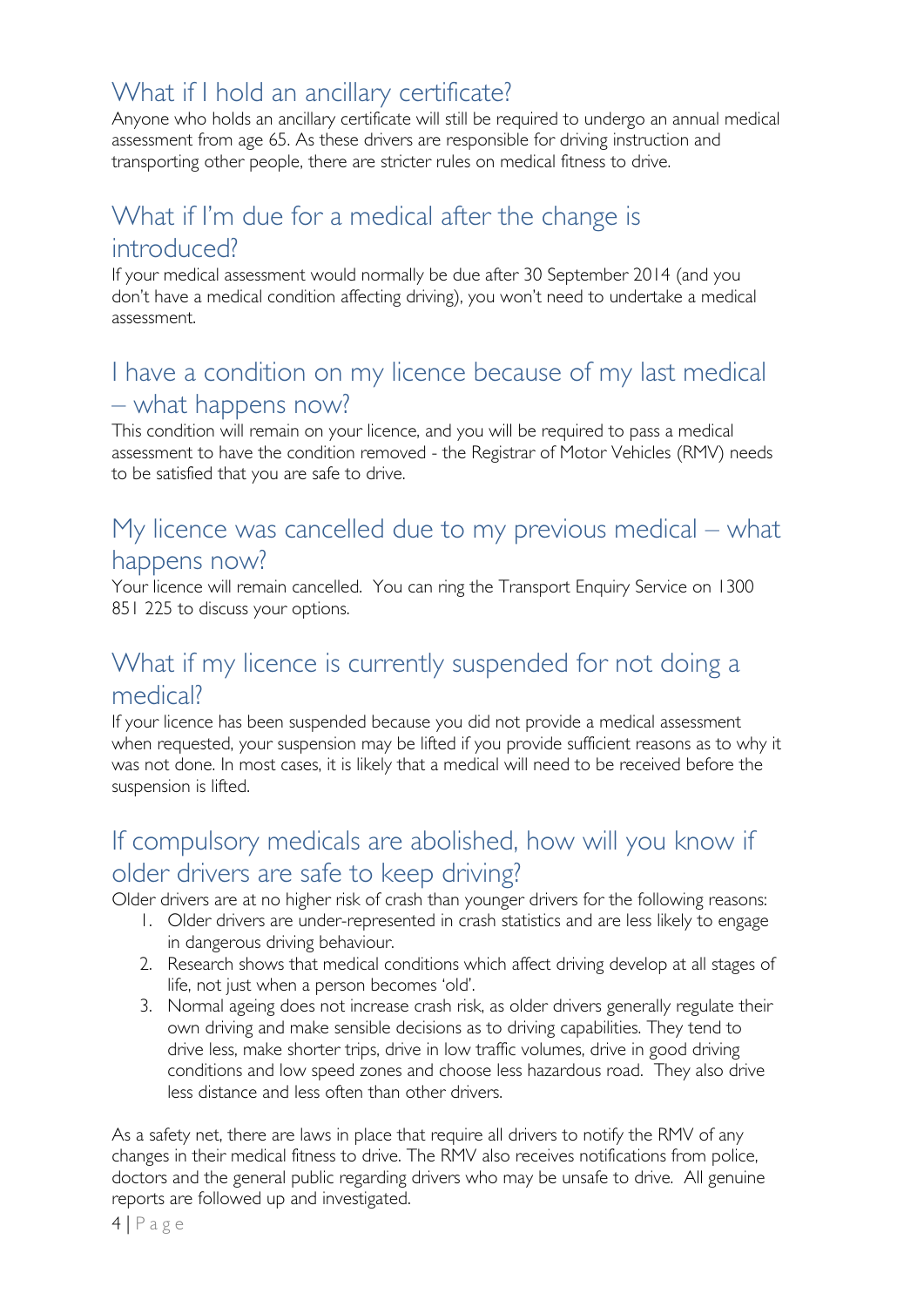#### <span id="page-4-0"></span>How do I know if I'm a safe driver?

Assessing your own driving regularly will help you determine how safe you are on the road, and if there may be any issues affecting your driving. Drivers who accurately assess their driving skills are more likely to adjust their driving habits and stay safe on the road for longer.

You should regularly ask yourself these 10 questions:

- □ Are you having trouble seeing signs, road markings, kerbs, hazards, medians, other vehicles or pedestrians, especially at night?
- □ Are you comfortable looking back over your shoulder or does it take extra effort
- □ Do you sometimes feel confused, flustered or overwhelmed when driving, especially at intersections?
- □ Can you react quickly if you suddenly need to brake?
- □ Does driving make you feel more tired than it used to, even on short trips?
- $\Box$  Have you had a small collision in a car park, or with your mailbox, because you're having trouble judging distances?
- $\Box$  Have you had a near miss or actual crash in the last three years?
- $\Box$  Has a friend or family member recently said they are worried about your driving?
- □ Do you sometimes get lost on familiar routes?
- $\Box$  Has your doctor suggested you limit your driving or think about stopping driving altogether?

If you answered 'yes' to some of these questions, it's not necessarily a sign that it's time to give up driving. But it may indicate areas where you need to take action to avoid endangering yourself or other road users – particularly if you answered 'yes' to any of the last five questions.

You should consider talking to your doctor first if you're concerned about your driving, to rule out any medical issues. Your doctor may also be able to discuss ideas for regulating your driving so you feel safer, such as not driving at night or during busy times of the day.

#### <span id="page-4-1"></span>I'm still not sure about whether I'm a safe driver – who can I talk to?

If you're still not sure whether you're a safe driver:

- talk to others about your driving listen to the people who know you best and care about you most
- discuss your driving with your doctor
- consider brushing up on your road rules and driving skills anyway, just to be sure
- undertake a driving assessment or have a driving lesson with an instructor

#### <span id="page-4-2"></span>What if I still want to undertake a medical assessment?

A medical assessment is the best way to determine if you are safe to continue driving. Make an appointment with your doctor if you wish to undertake an assessment and talk about whether a medical condition may be affecting your driving.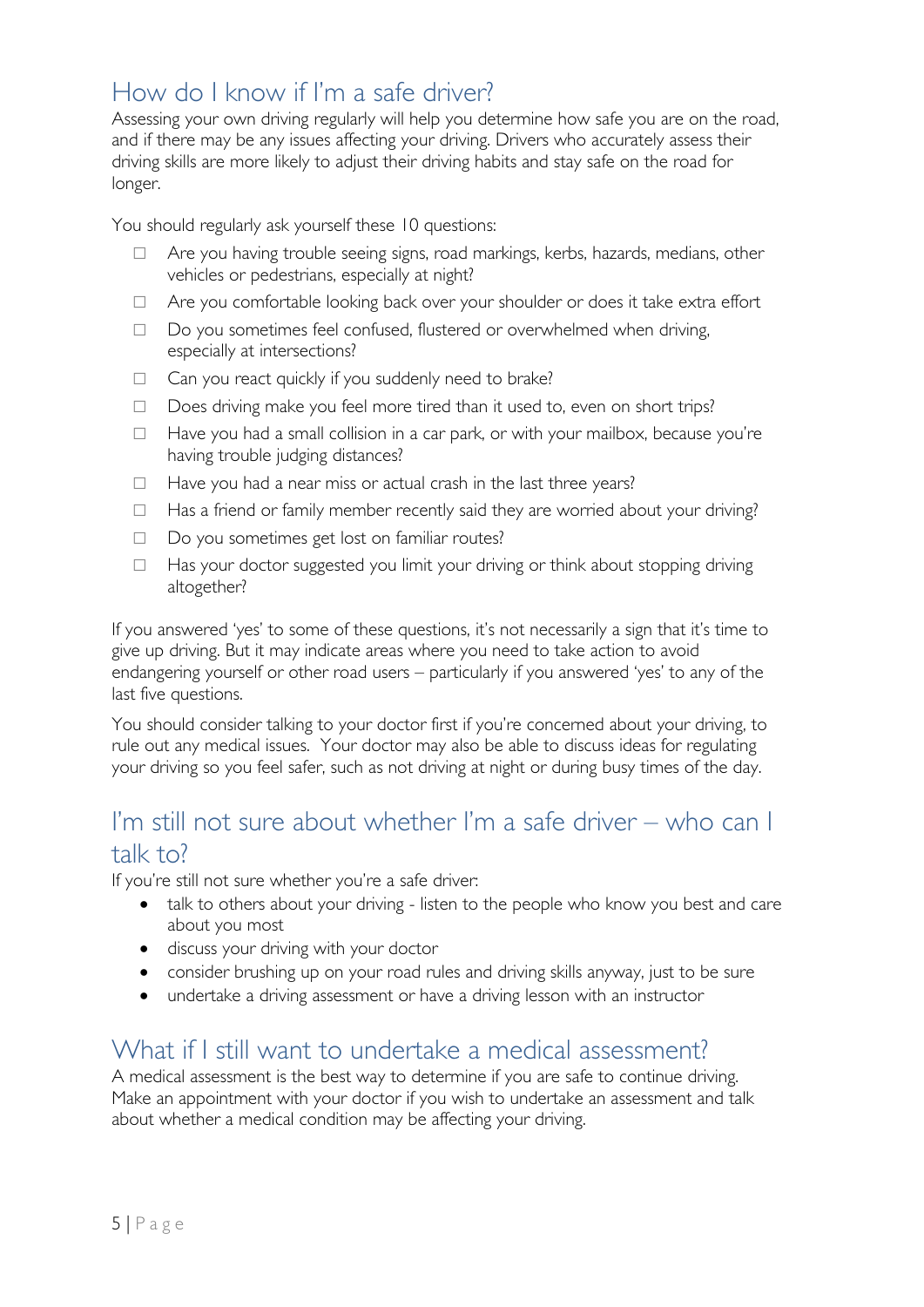## <span id="page-5-0"></span>Which medical conditions can affect driving ability?

Common conditions which can affect driving ability are:

- Blackouts
- Cardiovascular conditions (heart disease, angina, stroke)
- Diabetes
- Musculoskeletal conditions (loss of limb, physical disabilities)
- Neurological conditions (Dementia, Epilepsy, Parkinson's Disease, Multiple Sclerosis)
- Sleep Apnoea
- Psychiatric conditions (bipolar, anxiety)
- Visual impairments
- Substance misuse

#### <span id="page-5-1"></span>What if I develop a condition that affects my ability to drive, or my existing condition changes?

If you develop a medical condition or your existing medical condition changes you should:

- 1. Talk to your doctor about whether it may affect your driving ability.
- 2. If your driving ability will be affected, notify the RMV of your condition (or changes to your current condition). This is your legal responsibility, not your doctor's. You can do this by:
- Completing a [Fitness to Drive Self Notification Form](http://www.transport.tas.gov.au/?a=100913) and returning it to our office.
- Calling the Transport Enquiry Service on 1300 851 225
- Emailing [driver.licensing@stategrowth.tas.gov.au](mailto:driver.licensing@stategrowth.tas.gov.au)
- Writing to GPO Box 1002, Hobart TAS 7001 or faxing 6233 5262

All information we receive will be kept private and confidential, unless it's disclosure to a third party is required by law. Access to this information is strictly limited to staff who are directly involved in assessing your fitness to drive.

#### <span id="page-5-2"></span>What happens after I report my condition?

After you notify, you may be required to undertake a medical assessment with your doctor. You will need to return your assessment results to the RMV for consideration. Your medical fitness to drive will be determined on a case by case basis in accordance with [National Assessing Fitness to Drive Standards.](http://www.austroads.com.au/drivers-vehicles/assessing-fitness-to-drive) As part of this process, you may also be required to:

- Provide a specialist medical report
- Undertake a driving assessment
- Provide a report from an occupational therapy driving specialist

You are responsible for bearing the cost of any assessments undertaken. To find out whether you can claim for the cost of the consultation, contact Medicare.

A medical assessment of your fitness to drive may result in:

- Retaining your driver licence with no further action required
- Retaining your driver licence, subject to periodic medical assessments
- Being issued with a conditional licence (eg. Restrictions on driving at night and driving with glasses)
- Suspension or cancellation of your licence (this is very rare it is possible to appeal these decisions)